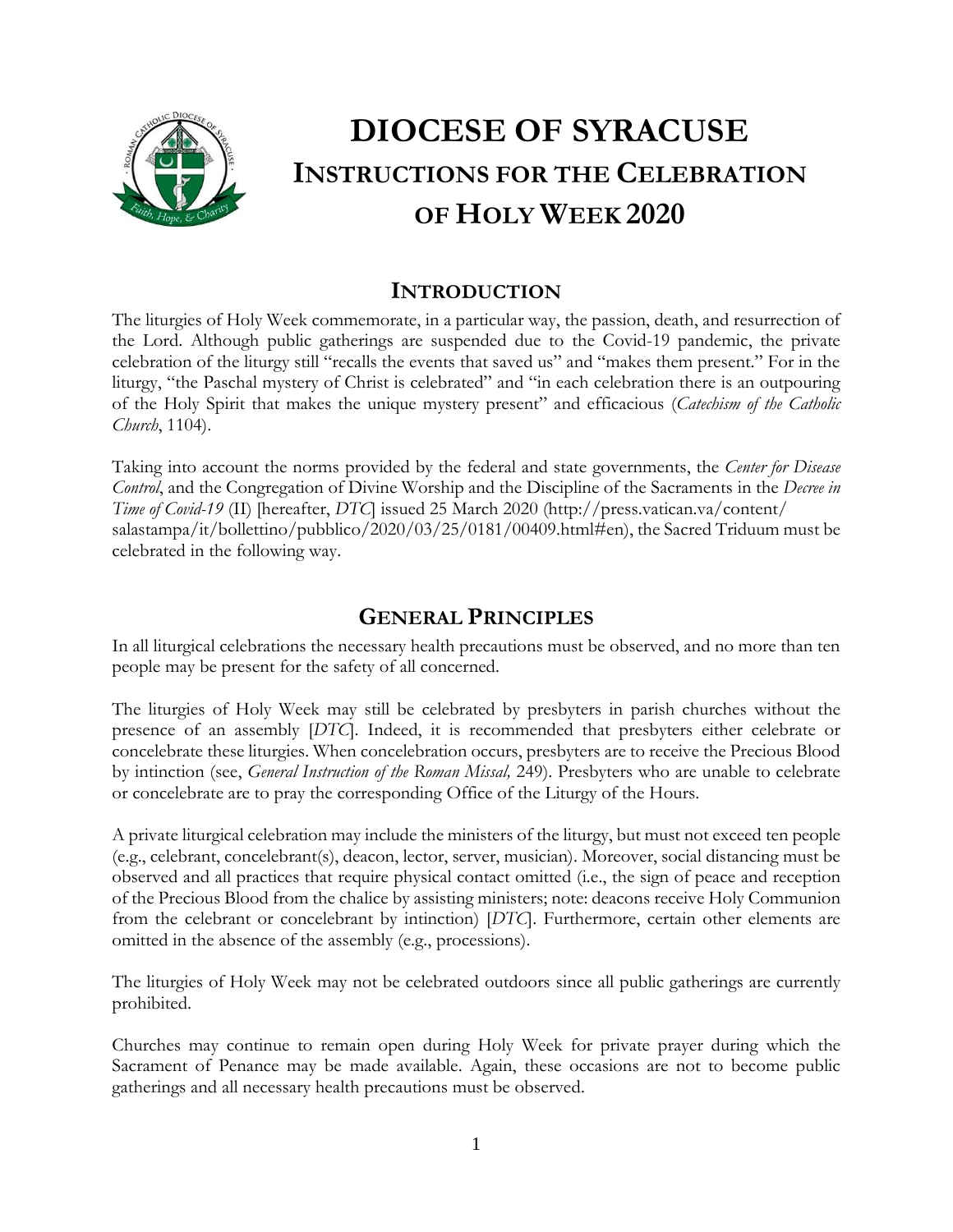In accordance with the rubrics of the liturgies of Holy Week, adoration of the Blessed Sacrament is not to take place during the Sacred Triduum.

Apart from the guidelines provided below, the liturgies of Holy Week are to be celebrated according to the rubrics of the *Roman Missal*. No other adaptations may be made.

The faithful should be informed of the times of the various celebrations and encouraged to prayerfully unite themselves to the them, particularly by participating in them via broadcasts and/or by praying the Liturgy of the Hours (see, *Resources for Caring for Our Spiritual and Sacramental Lives When Public Gatherings Are Suspended*) [*DTC*].

Parishes are encouraged to stream the liturgies of Holy Week as they are able and to provide on-line resources (e.g., worship aids) that encourage the faithful to participate in them.

Note: All are welcome to join Bishop Lucia's celebration of the liturgies of Holy Week, which will be live streamed from the Cathedral of the Immaculate Conception at the following times:

| Palm Sunday: 9:45 AM   | Holy Thursday: 5:10 PM                             | Good Friday: 2:00 PM |
|------------------------|----------------------------------------------------|----------------------|
| Holy Saturday: 8:00 PM | Easter Sunday: Pre recorded for Broadcast Channels |                      |

Liturgies should be live streamed but may be recorded and then made available for the faithful to participate in them. The particular times for each liturgy are to be respected when recording or live streaming them: the Mass of the Lord's Supper is to take place in the evening on Holy Thursday; the Celebration of the Passion of the Lord is to take place on Good Friday in the afternoon or at a later hour; the Easter Vigil is to take place on Holy Saturday at 8:00 PM or after; Easter Sunday is to take place at any time on Sunday.

### **PALM SUNDAY OF THE PASSION OF THE LORD**

In parish churches, either the second or the third form of The Commemoration of the Lord's Entrance into Jerusalem may be used.

In keeping with the current restrictions on the distribution of Holy Communion, the distribution of palms should likewise not take place until public Masses and the distribution of Holy Communion resumes. There is little or no control over the spread of the virus, either by passing out the palms to cars driving by or by allowing people to pick them up in the church. More importantly, the distribution of palms should not be presented as a substitute for the sacrament of the Eucharist, from which the faithful must currently abstain (*Federation of Diocesan Liturgical Commissions*).

The narrative of the Lord's Passion is read as usual without a greeting or signing of the book. If there are no other ministers, the Priest himself reads the narrative in its entirety.

## **THE CHRISM MASS**

Bishop Lucia has decided to postpone the Chrism Mass until public gatherings resume so that the blessing and consecration of the holy oils may be a joyful celebration of the whole Church, particularly for the priests of the diocese who gather as a sign of their unity with the Bishop, their fraternity with one another, and their commitment to the promises they made at ordination.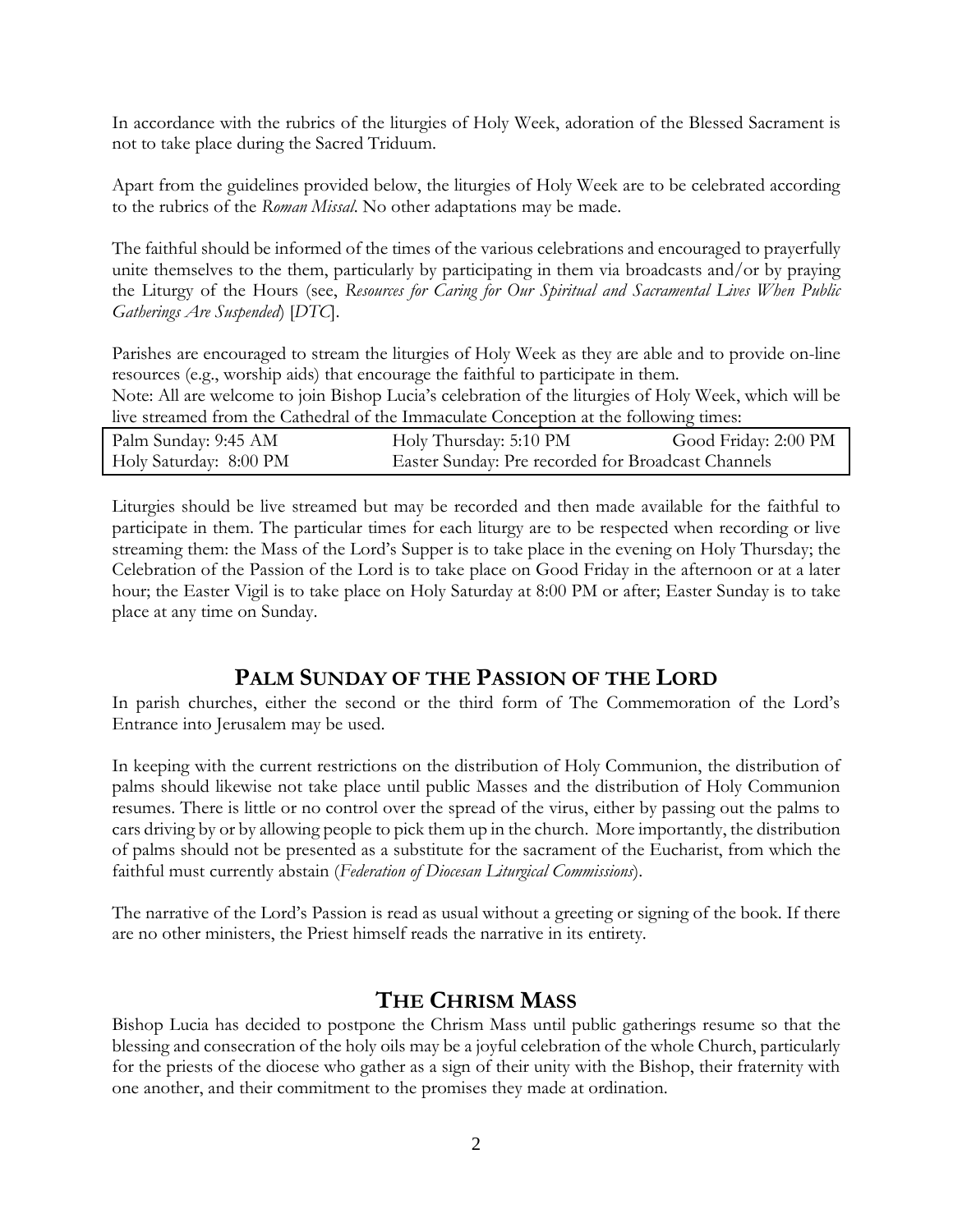In the meantime, presbyters may continue to use the holy oils blessed and consecrated at the last Chrism Mass. They may contact the Office of Liturgy for more of the holy oils. In emergency situations, they may bless the oil (i.e., olive oil or another oil extracted from plants) used in the Anointing of the Sick within the context of a particular celebration (*Pastoral Care of the Sick*, 22). Similarly, for pastoral reasons, they may bless the oil used in a particular celebration of the Anointing of Catechumens (*R.C.I.A.*, 102). After these singular celebrations, the blessed oil used is to be properly disposed (e.g., absorbed with cotton and burned). Presbyters may not, however, consecrate Chrism. The ability to do so belongs exclusively to a bishop (*The Order of Blessing the Oil of Catechumens and of the Sick and of Consecrating the Chrism*, 6).

#### **HOLY THURSDAY OF THE LORD'S SUPPER**

"The faculty to celebrate Mass on this day in a suitable place, without the people, is granted in an exceptional manner to all priests" [*DTC*].

"The Washing of the Feet, which is already optional, is to be omitted" [*DTC*].

"At the end of the Mass of the Lord's Supper the procession with the Blessed Sacrament to the place of repose is to be omitted and the Blessed Sacrament is to be kept in the tabernacle" [*DTC*]. If the Passion of the Lord will be celebrated in the same church on Good Friday, the Prayer after Communion is said, the Final Blessing is omitted, and the celebrant and the ministers depart the sanctuary in silence. Otherwise, the Mass is concluded in the usual way (i.e., with the Final Blessing and Dismissal).

Altars of Repose are not to be set up for private prayer. The faithful are not able to gather publicly as there is little or no control over the formation of crowds on a night when, according to tradition, they are accustomed to visiting churches to continue their adoration of the Blessed Sacrament. Churches, however, may remain open for private prayer. Again, these occasions are not to become public gatherings.

#### **FRIDAY OF THE PASSION OF THE LORD**

This liturgy must be celebrated by a priest.

If there are no other ministers, the Priest himself reads the narrative of the Lord's Passion in its entirety.

In the Universal Prayer, the following special intention is to be added [*DTC*]. Note: Steven W. Medicis, Director of Music of Our Lady of Hope Parish in Syracuse, set the text to music for the purpose of chanting it. It is attached.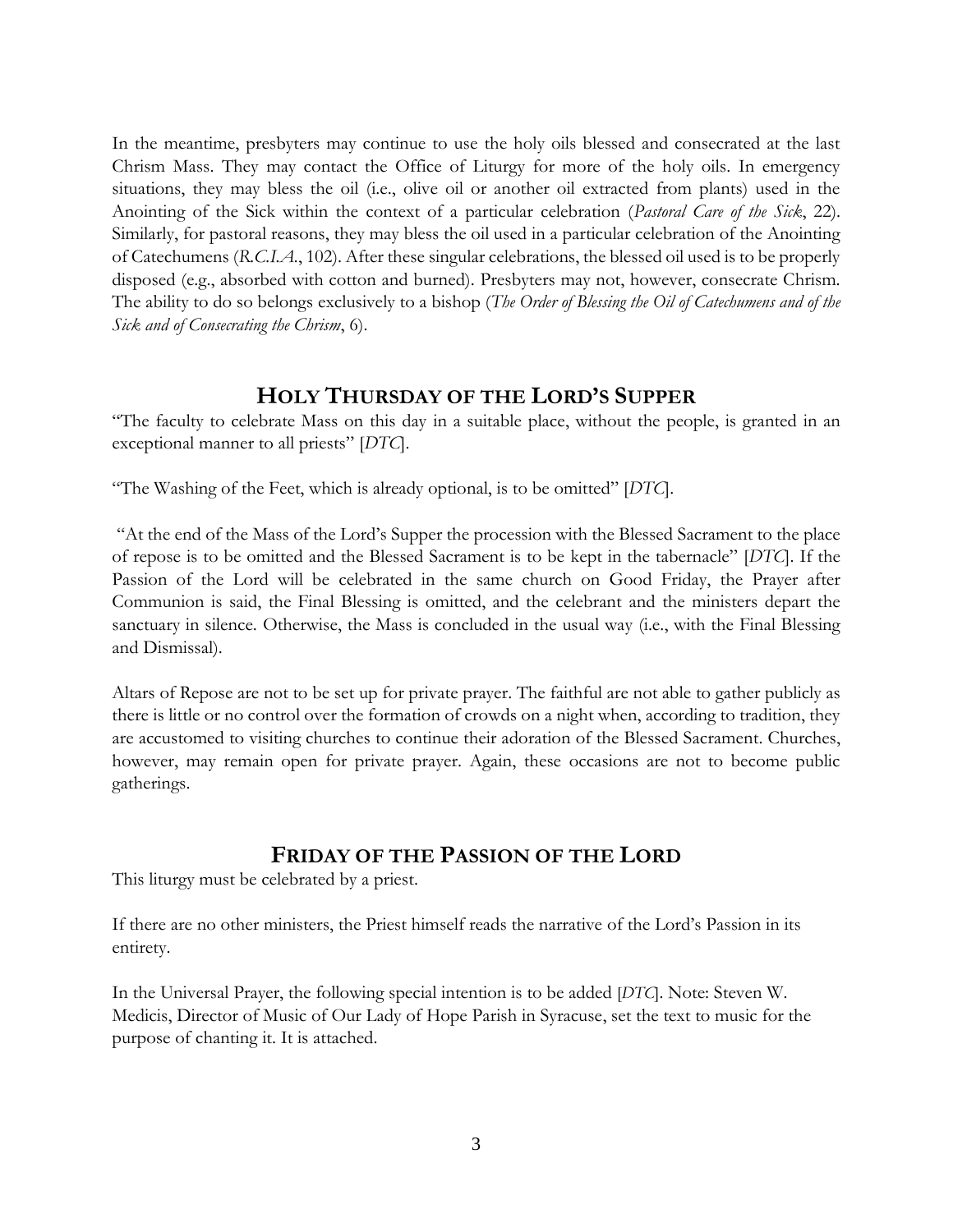XI. For an end to the pandemic Let us pray, dearly beloved, for a swift end to the coronavirus pandemic that afflicts our world, that our God and Father will heal the sick, strengthen those who care for them, and help us all to persevere in faith.

#### *Prayer in silence. Then the Priest says:*

Almighty and merciful God, source of all life, health and healing, look with compassion on our world, brought low by disease; protect us in the midst of the grave challenges that assail us and in your fatherly providence grant recovery to the stricken, strength to those who care for them, and success to those working to eradicate this scourge. Through Christ our Lord. R. Amen.

Precautions should be taken and reasonable adaptations made so that whatever form is chosen for The Showing of the Holy Cross, social distancing is maintained insofar as possible. For example, the priest who shows the Cross should also carry/handle it.

"The adoration of the Cross by kissing it shall be limited solely to the celebrant" [*DTC*]. Other ministers present are to adore the Cross by means of a genuflection or a bow.

Since the Eucharist is kept in the tabernacle, the procession with the Blessed Sacrament from the place of repose is omitted. The ciboria are brought to the altar in the usual manner.

Churches may remain open for private prayer. Signs, however, should indicate that the Cross may only be venerated by means of a genuflection or a bow.

### **THE EASTER VIGIL IN THE HOLY NIGHT**

The Easter Vigil is not to begin before 8:00 PM.

The Vigil begins in the sanctuary near the paschal candle with the Sign of the Cross and Greeting ("Dear brethren (brothers and sisters), on this most sacred night…). The lighting and Blessing of the Fire is omitted and the Preparation of the Candle takes place. The candle is lit, the Procession along with the proclamation, "The Light of Christ" is omitted, and the Exsultet is proclaimed in the usual way (i.e., with ministers holding lighted candles, the blessing of the Deacon if he proclaims it, and incense).